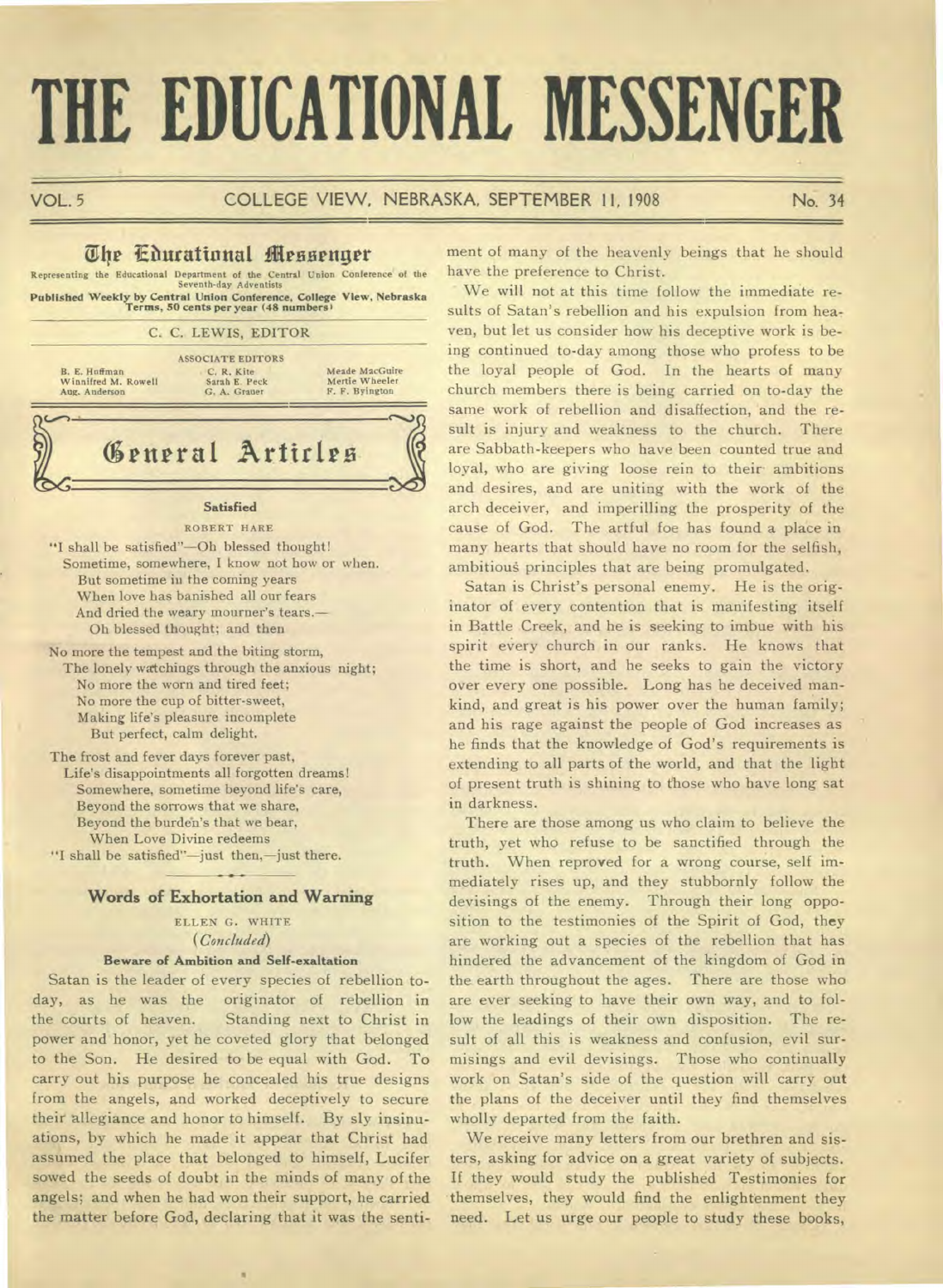and circulate them. Let their teachings strengthen our faith.

Let us study more diligently the Word of God. The Bible is so plain and clear that all who will may understand. Let us thank the Lord tor His precious Word, and for the messages of His Spirit that give so much light. I am instructed that the more we study the Old and New Testaments, the more we shall have impressed on our mind the fact that each sustains a very close relation to the other, and the more evidence we shall receive of their divine inspiration. We shall see clearly that they have but one Author. The study of these precious volumes will teach us how to form characters that will reveal the attributes of Christ.

It is fully time that every responsible worker should take his stand firmly on the Word of God. This Word is to be our defence when Satan works with such lying wonders that if it were possible he would deceive the very elect. It is then that those who have not stood firmly for the truth will unite with the unbelieving who love and make a lie. When these wonders are performed, when the sick are healed and other marvels are wrought, they will be deceived. Are we prepared for the perilous times that are right upon us? or are we standing where we will fall an easy prey to the wiles of the devil?

I am instructed to speak plainly concerning these deceptions that are arising. The Word of God points out our peril: "Now the Spirit speaketh expressly, that in the latter days some shall depart from the faith, giving heed to seducing spirits and doctrines of devils: speaking lies in hypocrisy; having their conscience seared with a hot iron."

"They that will be rich fall into temptation and a snare, and into many foolish and hurtful lusts, which drown men in destruction and perdition. For the love of money is the root of all evil: which while some coveted after, they have erred from the faith, and have pierced themselves through with many sorrows.

"But thou, 0 man of God, flee these things; and follow after righteousness, godliness, faith, love, patience, meekness. Fight the good fight of faith, lay hold on eternal life, whereunto thou art also called, and hast professed a good profession before many witnesses.

"I give thee charge in the sight of God, who quickeneth all things, and before Jesus Christ, who before Pontius Pilate witnessed a good confession; that thou keep this commandment, without spot, unrebukable, until the appearing of our Lord Jesus Christ, which in His times He shall show, who is the blessed and only Potentate, the King of kings, and Lord of lords; who only hath immortality, dwelling in the light which no man can approach unto; whom no man bath seen, nor can see: to whom be honor and power everlasting. Amen.

"Charge them that are rich in this world, that they

be not highminded, nor trust in uncertain riches, but in the living God, who giveth us richly all things to enjoy; that they do good, that they be rich in good works, ready to distribute, willing to communicate; laying up in store a good foundation against the time to come, that they may lay hold on eternal life. 0 Timothy, keep that which is committed to thy trust, avoiding profane and vain babblings, and oppositions of science falsely so-called; which some professing have erred from the faith."

"If ye then be risen with Christ," the apostle exhorts, "seek those things which are above, where Christ sitteth on the right hand of God. Set your affections on things above, not on things on the earth. For ye are dead, and your life is hid with Christ in God. When Christ, who is our life, shall appear, then shall ye also appear with him in glory.

"Mortify therefore your members which are upon the earth; fornication, uncleanness, inordinate affection, evil concupiscence, and covetousness, which is idolatry; for which things' sake the wrath of God cometh on the children of disobedience; in the which ye also walked sometime, when ye lived in them. But now ye therefore put off all these; anger, wrath, malice, blasphemy, filthy communication out of your mouth.

"Lie not one to another, seeing that ye have put off the old man with his deeds; and have put on the new man, which is renewed in knowledge after the image of Him that created him; where 'there is neither Greek nor Jew, circumcision nor uncircumcision, Barbarian, Scythian, bond, nor free: but Christ is all and in all.

"Put on therefore, as the elect of God, holy and beloved, bowels of mercies, kindness, humbleness of mind, meekness, long-suffering; forbearing one another, and forgiving one another, if any man have a quarrel against any: even as Christ forgave you, so also do ye. And above all these things put on charity, which is the bond of perfectness. And let the peace of God rule in your hearts, to the which also ye are called in one body; and be ye thankful.

"Let the Word of Christ dwell in you richly, in all wisdom; teaching and and admonishing one another in psalms and hymns and spiritual songs, singing with grace in your hearts to the Lord. And whatsoever ye do in word or deed, do all in the name of the Lord Jesus, giving thanks to God and the Father by Him."

# **Reunion in Southern California**

GENEVIEVE JOHNSON

AT the Southern California camp-meeting recently held in Los Angeles, there were so many old Union College students and old residents of College View, that they were pleased to call a meeting for the sake of renewing old acquaintance, and it was thought that perhaps a few words from or about those present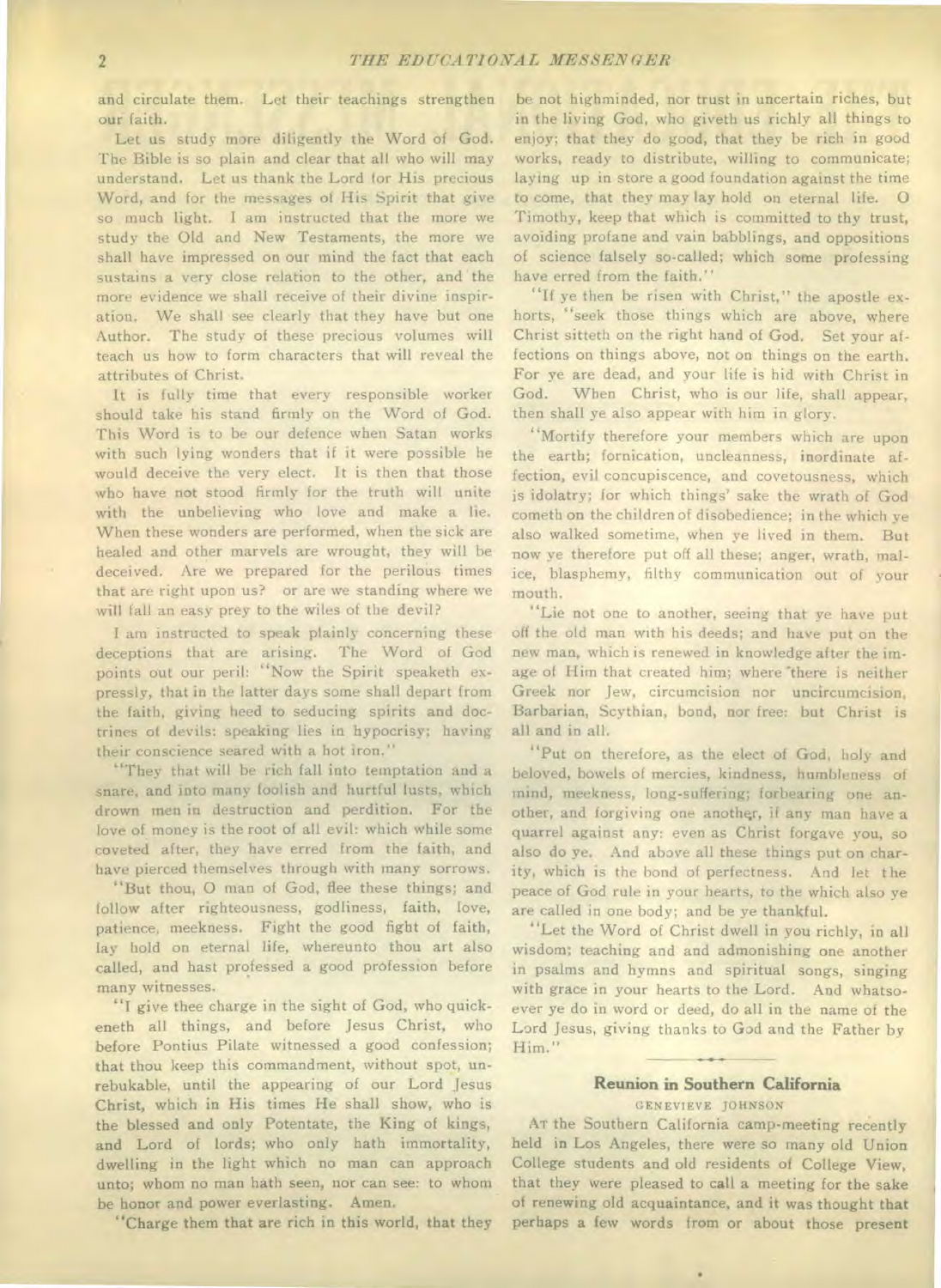might prove of interest to the readers of the MES-SENGER.

There were 31 present at the meeting, each one giving an account of where he had been and what he had been doing since leaving Union College, also of his plans for the coming year. All spoke in hearty appreciation of the benefits received at Union College and the warm place it still holds in their hearts. Also many spoke of the pleasure afforded by the weekly visits of the MESSENGER, advising all who were not taking it not to delay in sending in their subscriptions.

Elbredge Adams says: "I have the privilege of having spent three years at Union College (1896-1901) and I ever remember that time with gratitude to God. On leaving school, I spent nearly two years in missionary work in Lincoln. From there I went to Iowa where I engaged in the field work for three seasons. Then I came to California, and last spring completed the ministerial course at the Fernando Academy. I am now looking forward to taking up that line of work. I praise God for a humble part in his work."

W, A. Yarnell, of the class of '07, expects to teach in the Western Normal Institute, at Lodi, California, the coming year.

F. Vance says, "Praise God for training received in College View, in the years of '02—'04." His wife, Estella Henshaw-Vance, says, "Union College and the Nebraska Sanitarium are dear places to me. May God's blessing attend them." Their address is Elisnore, California.

R. F. Rogers has been in California for eleven years. He was connected with the sanitarium work with Dr. A. N. Loper from its opening until 1897.

Minnie J. Anderson was in attendance at Union the first three years after the opening of that institution. She then went to Battle Creek, and graduated from the nurses' course. She did medical missionary work in Chicago, Detroit, and Buffalo, and then came to California. She is now doing private nursing in Pasadena.

Edith Moody and Mabelle MacMoran are at 253 Magnolia Avenue, Long Beach, doing medical missionary work. They say they are striving to be worthy of their calling.

Lawrence Carr is employed as masseur in Paradise Valley Sanitarium treatment rooms. Marion Carr is soliciting for Ministry of Healing, and acquainting the people with our health institutions.

Miss Kerr, Clarence Allen, Christine Erickson, Roy Oxley, and Judson Gipple are at the Loma Linda Sanitarium.

Mr. and Mrs. Sherman Nagel are working with Elder Warren at the mission at 216 West 25th Street, Los Angeles.

Gertrude Thompson, after spending two years in teaching in the academy at Harvey, North Dakota, is recuperating in California. She is now with her

brother, Dr. Thompson, at Burbank. Miss Ethel Thompson is also there.

Ruth G. Kane has been teaching the primary work in the normal department at Fernando Academy the past year, but on account of broken down health will be unable to continue her work the coming year. Her address is 1057 South Hope Street, Los Angeles.

Carrie George is nursing at Long Beach. Gaylord Kilgore and wife, Flossie Rogers-Kilgore, are residing in Los Angeles.

Others in attendance at the meeting are: Eld. J. W. Adams and wife, Olive Adams, Mamie Beaman-Adams, Mrs. Brandes, Mrs. W. L. Johnson, Mrs. M. J. Kane, and Robinson P. Kane.

There are many more in Southern California who were not in attendance at the camp-meeting. We are glad to report so many in active service for the Master.

As for myself, I look forward to the weekly visits of the MESSENGER as I do to the letters of many old friends, and I assure you "Old Union" shall ever hold a large place in my heart.

For the past two years I have had the music work here in the Fernando Academy, and I expect to continue the coming school year, which commences to-morrow. I am happy to have the privilege of a part in the closing work.

## **Too Busy to Be Kind**

"I THINK of innumerable nice things to do," said a man, "but I do not have time for them. I know how much they would please people, and each one of them alone is only a little thing, so that it would seem that one could do it; but because I think of so many, I don't seem to be able to push out and do any of them. I wish I had leisure to do such things."

But it is not leisure that enables people to do such things. It is the readiness to do them, even without leisure. No one ever had a heavier burden or more cares resting upon him than had Lincoln, in the Civil War, but he found time for just such fine, beautiful little acts. On November 21, 1864, for example, he wrote this letter to Mrs. Bixby:

"Dear Madam: I have been shown in the files of the War Department a statement of the adjutant-general of Massachusetts that you are the mother of five sons who have died gloriously on the field of battle. I feel how weak and fruitless must be any words of mine which should attempt to beguile you from the grief of a loss so overwhelming. But I cannot refrain from tendering to you the consolation that may be found in the thanks of the republic they died to save. I pray that our Heavenly Father may assuage the anguish of your bereavement, and leave you only the cherished memory of the loved and lost, and the solemn pride that must be yours to have laid so costly a sacrifice upon the altar of freedom."

Such a letter took only a few minutes to write. It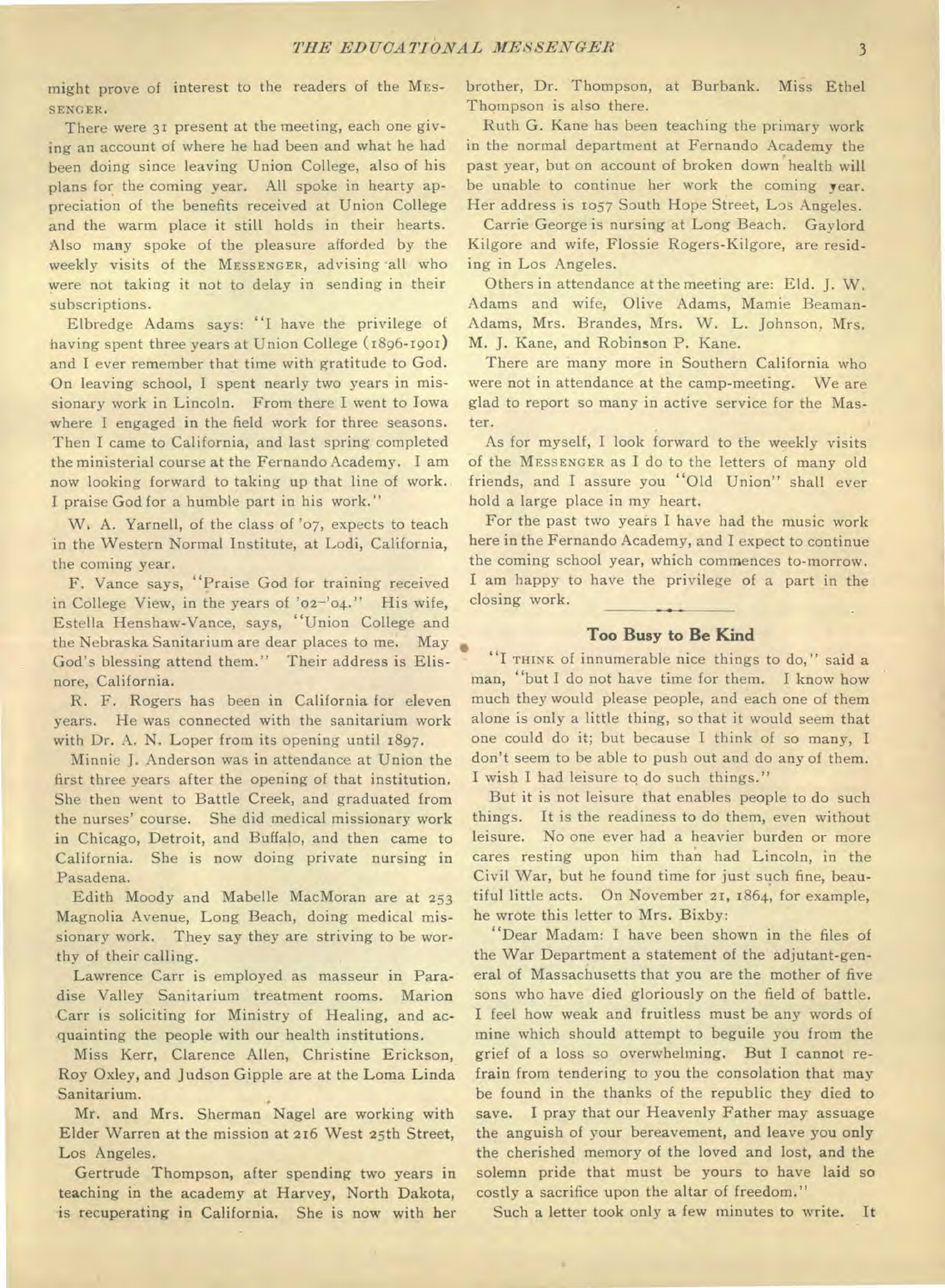must have been a treasure beyond all value to the mother who received it. If we had been in Mr. Lincoln's place, we should have been too busy to do such a thing; and yet such things are our business, and we could neglect something else better than the cup of cold water, or the token of love.—Selected.

## **The Canvassing Work in South Carolina**

H. B. GALLION

IF permitted, South Carolina would like a small space in your good columns. This state is one of the original thirteen, but owing to a strange oversight or neglect it is one of the last to be entered by the messengers of present truth. Ours is the baby conference of the United States. Our constituency is less than 175. A portion of this number is among the colored people. The state has forty-two counties, ten of which have been partially entered by our canvassers and other laborers. This leaves thirty-two counties untouched by this message. A small handful of laborers have been working earnestly to pierce the darkness, but we need more laborers. We must have them. Our constituency is too small to draw from, and we are compelled to seek help from the more favored conferences. Most of the state is virgin territory for. the book-seller. The people are kind and hospitable. No closed doors or screens to prevent you showing your book. Your business of selling religious literature is looked upon with approbation by the people, and this in itself, affords a won-• derful opportunity to get the message into the homes.

One of our canvasser's reports lies before me as I write, showing orders and sales in forty-two hours to the value of \$118.75. We would like to see the cause advance more rapidly in this small conference, and if God moves upon the hearts of any in Nebraska to come over and help us, we beseech them to yield to His influence. The Spirit of Prophecy informs us that the work in the Southern states will close up first, and if you desire to help us in our tremendous undertaking, drop us a letter and we will tell you all about it. We need six earnest, God-fearing canvassers now,—experienced or unexperienced. Great Controversy, Daniel and the Revelation, Bible Footlights, Coming King, are excellent books for this field. The large books are splendid sellers. We are praying earnestly for help. Will you help us? Address H. B. Gallion, field missionary agent, 152 Welch Avenue, Anderson, South Carolina.

## **The Test of Amusements**

CONCERNING amusements Rev. T. K. Beecher has proposed some valuable tests. Here they are:

"Are they costly? Young people should be thrifty —saving up something for a good start. Amusements that use up what should be savings are evil.

"Are they healthful? If, after any of them, you have a headache, backache, cold, or restless appetite, the amusement is evil. It should be avoided.

"Are they refreshing? The amusement that makes you less able to go on with your work is badly chosen.

"Are they pure? Purity is a matter of thought quite as much as of act. To the pure all things are pure. But alas, few men are pure. And plays that are as innocent as the frolic of lambs become to some persons stimulants of evil and unspeakable thoughts. Beware of those plays.

"Are they well earned? Except a man work, neither shall he play. All plays are wicked for a lazy, idle man. Only the industrious can safely amuse themselves in any way.

"Is their influence good? Any form of amusement which tends toward evil, or is surrounded by evil associations, should be avoided like a contagious disease."—The Baptist Standard

## **What General Sheridan Feared**

Two grave, quiet-looking men stood on the steps of a big house in Washington some years ago. They were watching four bright children get into a cart and drive down the street, throwing back kisses and "good-bye" to papa and papa's friend, the General.

The younger man and father was General Phil Sheridan—"Fighting Phil," as be was called in those days. Another general, an old friend, said: "Phil, how do you manage your little army of four?"

"Don't manage; they are mischievous soldiers, but what good comrades! All the good there is in me they bring out. Their little mother is a wonderful woman, and worth a regiment of officers. John, I often think what pitfalls are in waiting for my small, brave soldiers all through life. I wish I could always help them over."

"Phil, if you could choose for your little son from all the temptations which will beset him the one most to be feared, what would it be?"

General Sheridan leaned his head against the doorway, and said soberly: "It would be the curse of strong drink. Boys are no saints. We are all selfwilled, and may be full of courage and thrift and push and kindness and charity, but woe to the man or boy who becomes a slave of liquor. Oh, I had rather see my little son die to-day than see him carried in to his mother drunk. One of my brave soldier boys on the field said to me just before the battle, when he gave me his message to his mother if he should be killed: 'Tell her I kept my promise to her. Not one drink have I tasted.' The boy was killed. I carried the message with my own lips to the mother. She said: 'General, that is more glory for my boy than if he had taken a city.' *"—Selected.* 

"Build a little fence of trust around to-day, Fill the space with loving work, and therein stay; Look not through the shelt'ring bars upon to-morrow, God will help thee bear what comes of joy or sorrow."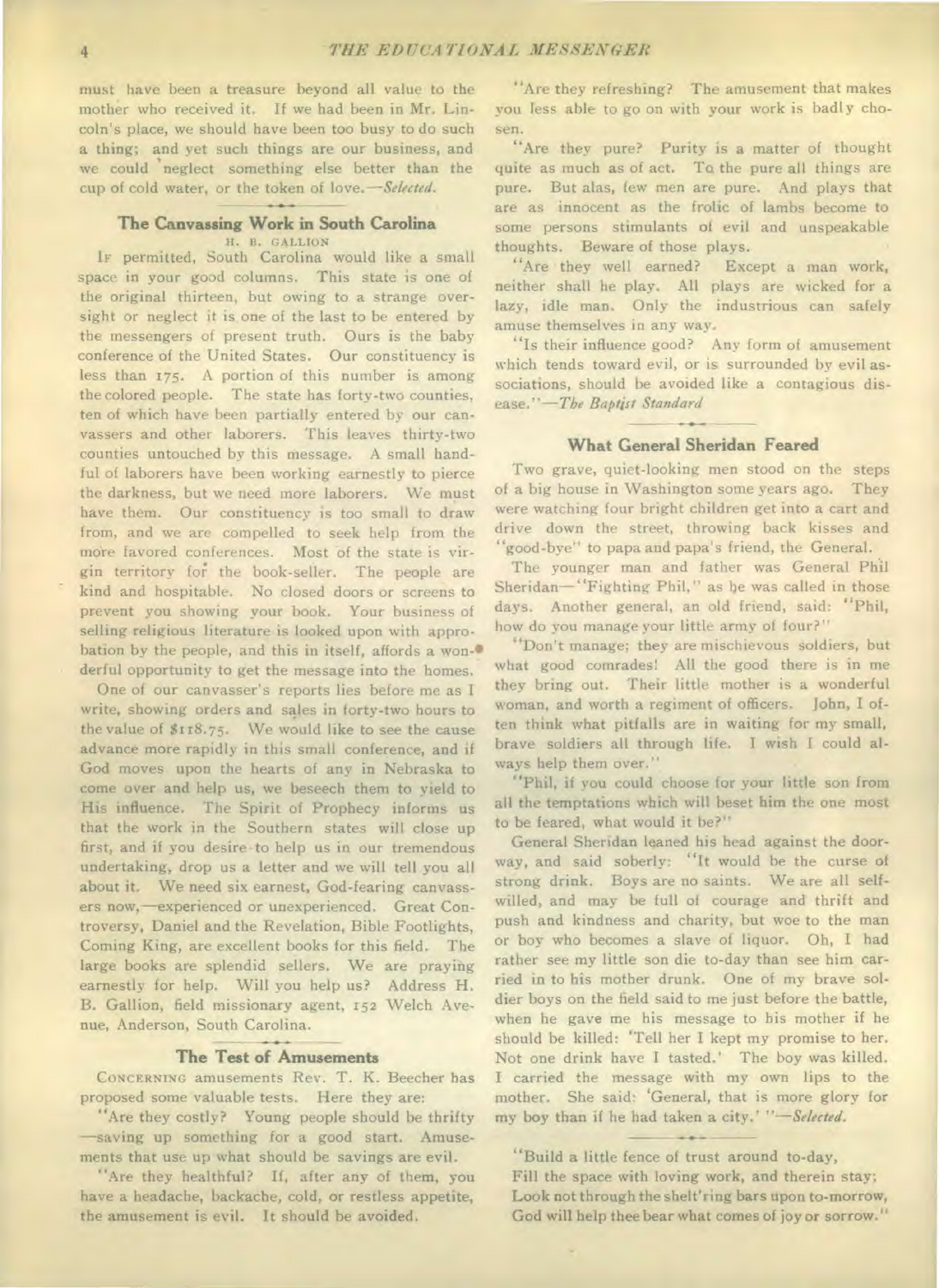# Knowlton's Livery, Sale and Feed Stable

PHONES Auto 9 Bell Black 561 Will drive to all towns reasonably.

**College View - Nebraska** 

# D. J. Weiss

Manufacturer of

**Peanut Butter and Superior Salted Peanuts** 

College View Phone 5 Netraska



## **BANK OF COLLEGE VIEW**  Incorporated

Depository of all our institutions in College View

Receives deposits from

All parts of the Central Union Conference

# **W. E. MIKKELSEN**

Agent for

Lincoln Cold Storage Ice Company

Baggage handled between College View and Lincoln: Trunks 25 cents PHONE B 10

Do your *Eyes* or *Head* ache?



If so, go to

J. H. HUKILL The Exclusive Optician

And get *Results* 

BURLINGTON BLOCK, 13th & O NEBRASKA

# ESAU & SNYDER

Blacksmithing and Repairing Pradical Horseshoers

All Work Guaranteed College View

# College Niem Items

MRS. CELIA BROWN has returned from a visit at Adams, Nebraska.

Miss NELLIE GRAVES has returned from an eight weeks' visit in Kansas.

FRANK MOORE, of Osceola, Iowa, is visiting at the home of John M. Brown.

C. G. Bunnell, of Mason, Nebraska, was a visitor at the sanitarium Thursday.

DR. A. G. LARSON and Prof. A. Anderson have returned from their summer's vacation.

MRS. E. B. BUTLER, of Maywood, Nebraska, is visiting her mother, Mrs. W. P. Callahan.

Miss KATE D. SANBORN has returned from her summer's vacation at her home in St. Louis.

MR. and MRS. D. SHELLENBERG, of Nebraska City were visiting friends at the sanitarium Thursday.

ELD. B. E. HUFFMAN has returned from a trip to several of the camp-meetings of the Central Union Conference.

UNION COLLEGE opened Wednesday, September 9. The first, faculty meeting was held Monday evening at seven o'clock, in the faculty room.

THE International shut down from Wednesday until Monday to give the employes an opportunity to attend the camp-meeting at Hastings.

CARDS are out announcing the marriage of Miss Amanda Nelson to George Elmer Pease, Wednesday evening, Sep-tember 23, at half past seven.

MR. and MRS. PERRY REED, of Henderson, Nebraska, are visiting at the home of Prof. E. C. Kellogg, Mrs. Kel-logg being an, aunt of Mr. Reed.

MR. and MRS. **H.** WILLERS have returned from a trip west. Mr. Willers was visiting relatives at McCook, and Mrs. Willers was at Hastings.

WEDNESDAY was College View day at the state fair. Most business places of the village closed, and a large number of the citizens attended the fair.

ELD. and MRS. H. R. JOHNSON have moved to the village. Elder Johnson connects with the Scandinavian department of Union College for the coming year.

D. ODREN has entertained several of his relatives during the week. They are his father and mother and two brothers, Elbert and Don, of Orchard City, Mr. and Mrs. M. D. Meyers, of Missouri Valley, Iowa, and Mr. and Mrs. Louis Ward, of Kennard, Nebraska.

Camera or Photo Supplies Come and see US Our goods are the best and our prices are right. We carry Lumiere plates and films, guaran-teed to be twice as rapid as any other made. When you want to BUY a

CORNELL ENGRAVING COMPANY<br>N. Eleventh St. Lincoln, Nebr. 249 N. Eleventh St.

# NEBRASKA SANITARIUM FOOD COMPANY



## Makers of Health Foods A Few Leading Products

|                                                                                                               | .10 |
|---------------------------------------------------------------------------------------------------------------|-----|
|                                                                                                               | .30 |
|                                                                                                               | .50 |
|                                                                                                               | .30 |
| Send for complete food list. We<br>prepay freight on bills of \$5.00 or<br>more within a radius of 300 miles. |     |

COLLEGE VIEW - · NEBRASKA



## **INTERNATIONAL PUBLISHING ASSOCIATION**

Carry a complete stock of Seventh-day Adventist Literature In All Languages

German, Swedish and Danish-Norwe-gian papers, tracts..books and Bibles in great variety. Send for catalog.

**International Publishing Association**  College View, Nebraska



UNION COLLEGE A Christian School

With well equipped College, Academic, Ministerial, Normal, Music, Medical Preparatory, Business, Stenographic, German, Swedish, Danish, and Industrial Departments. For full descriptive catalog address

**UNION COLLEGE** 

College View, (near Lincoln) Nebraska